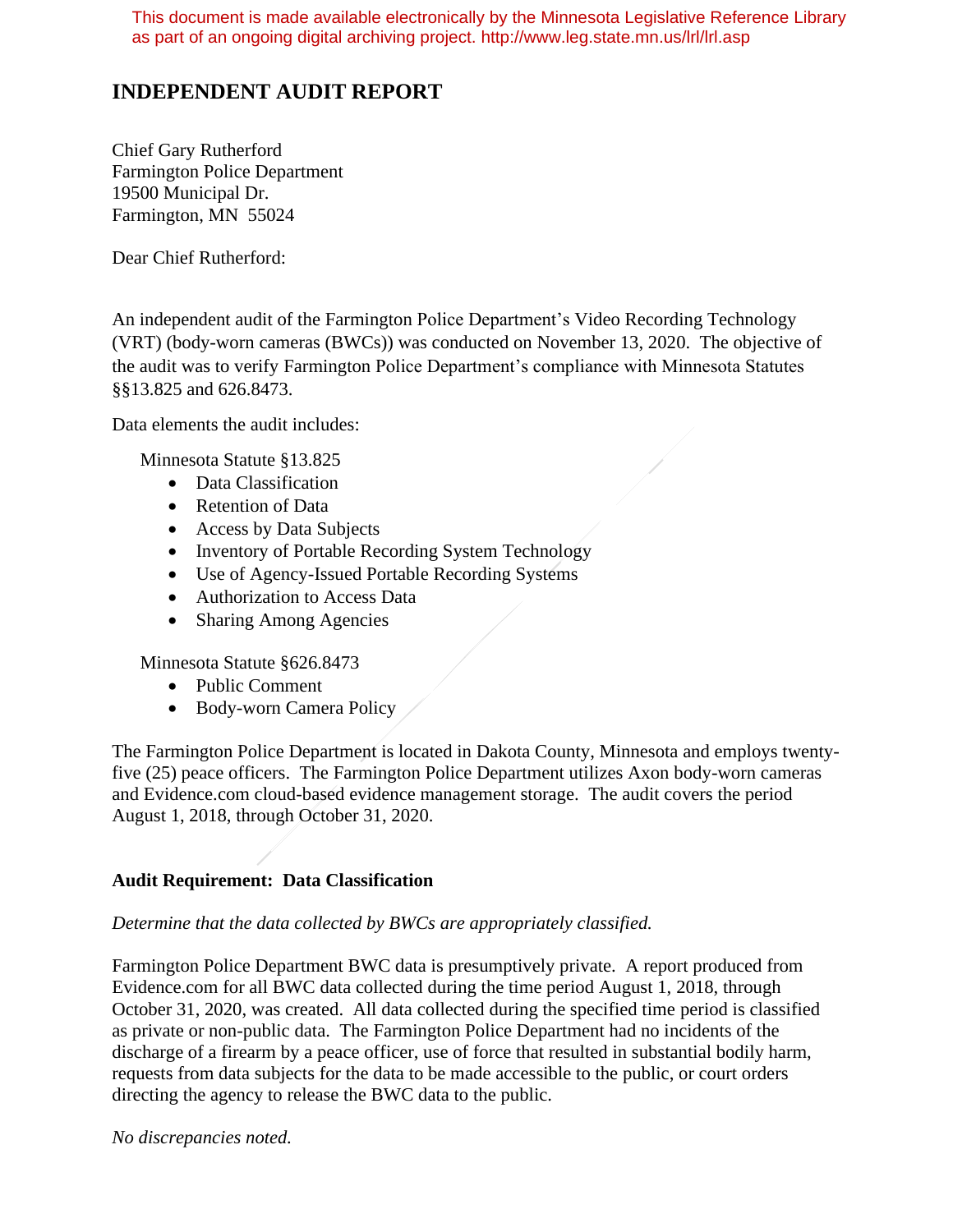## **Audit Requirement: Retention of Data**

*Determine that the data collected by BWC's are appropriately retained and destroyed in accordance with statutes.*

The Farmington Police Department utilizes the General Records Retention Schedule for Minnesota Cities and agency specified retention periods in Evidence.com. At the conclusion of a BWC recording, officers assign meta data, including an Evidence.com category, to the recording. Data categorized as Not Evidence has an associated 90-day retention period and is systematically deleted upon reaching retention. Data with any other data classifications is maintained permanently or manually deleted. Deletion of data is captured in the audit trail.

Randomly selected records from the Evidence Created Report were reviewed, and the date and time the data was created was verified against the deletion date. Each of the records were deleted or maintained in accordance with the record retention. All records were maintained for the minimum 90 days required by statute or longer. Randomly selected records were verified against audit trail reports, and each record was deleted or maintained in accordance with the record retention. Records selected were from the time period August 1, 2018, through October 31, 2020.

The Farmington Police Department had received no requests from data subjects to retain BWC data beyond the applicable retention period.

The agency Records Clerks monitor BWC data for proper categorization to ensure BWC data are appropriately retained and destroyed.

*No discrepancies noted.*

# **Audit Requirement: Access by Data Subjects**

*Determine that individuals who are the subject of collected data have access to the data, and if the data subject requests a copy of the data, other individuals who do not consent to its release must be redacted.*

BWC data is available and access may be requested by submission of a Farmington Police Department Data Request Form. During the time period August 1, 2018, through October 31, 2020, the Farmington Police Department had received both requests to view BWC data and requests for copies of BWC video from data subjects. Data subjects other than the requestor were redacted. A copy of the redacted video is stored in Evidence.com along with the original copy. Requests from data subjects are documented in Evidence.com notes and the audit trail. A copy of the Data Request Form is maintained in the case file. The Deputy Chief is responsible for reviewing all data prior to its release.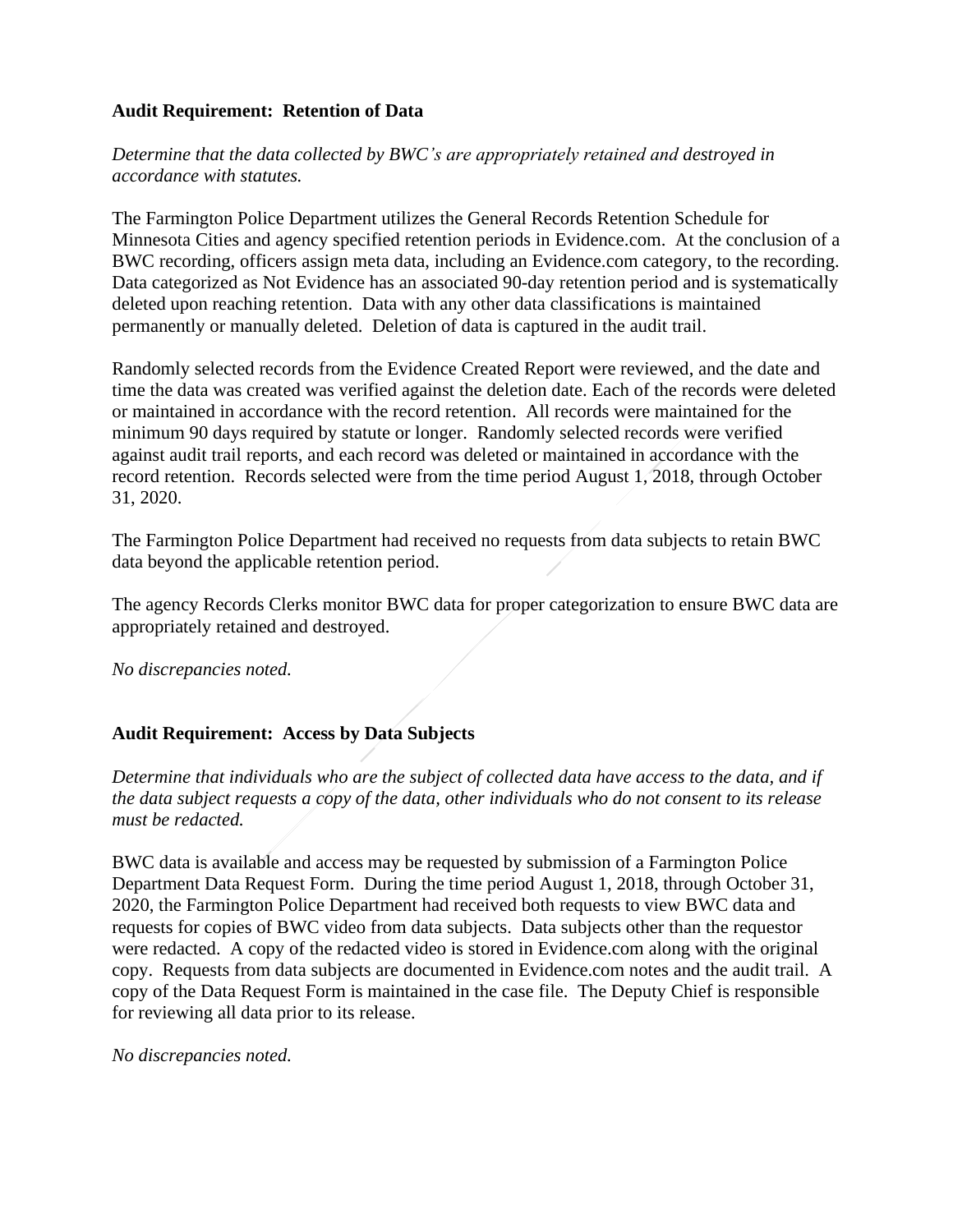# **Audit Requirement: Inventory of Portable Recording System Technology**

*Determine the total number of recording devices owned and maintained by the agency; a daily record of the total number of recording devices actually deployed and used by officers, the policies and procedures for use of portable recording systems by required by section 626.8473; and the total amount of recorded audio and video collected by the portable recording system and maintained by the agency, the agency's retention schedule for the data, the agency's procedures for destruction of the data, and that the data are available to the public.*

Farmington Police Department's BWC inventory consists of 20 devices. An inventory report from Evidence.com details the number of recording devices owned and maintained by the agency. The inventory included the device model, serial number, device name, and officer assigned to the device, officer badge ID, date of last upload, device status, error status, firmware version, and warranty date.

The Farmington Police Department has established and enforces a Use of Video Recording Technology policy that governs the use of video recording systems by peace officers while in the performance of their duties. The Department's Use of Video Recording Technology policy requires officers to conduct a function test of their BWC at the beginning of each shift and to report any failure to his/her supervisor. Peace officers were trained on the use of the BWC system during implementation. New officers are trained as part of their field training program.

A review of randomly selected dates from the patrol schedule were verified against the Evidence.com Evidence Created Report and confirmed that BWCs are being deployed and used by officers. A review of the total number of BWC videos created per quarter shows a consistent collection of BWC data.

Evidence.com queries and the Evidence Created Report detail the total amount of BWC data created, stored/maintained, and deleted. The Farmington Police Department utilizes the General Records Retention Schedule for Minnesota Cities and agency specified retention periods in Evidence.com. BWC video is fully deleted from Evidence.com upon reaching its scheduled deletion date or when manually deleted. Meta data and audit trails are maintained in Evidence.com after deletion of BWC audio and video.

BWC data is available upon request, and access may be requested by submission of a Farmington Police Department Data Request Form.

*No discrepancies noted.*

#### **Audit Requirement: Use of Agency-Issued Portable Recording Systems**

*Determine if peace officers are only allowed to use portable recording systems issued and maintained by the officer's agency.*

The Farmington Police Department's Use of Video Recording Technology policy states that peace officers may use only department issued VRTs in the performance of official duties for the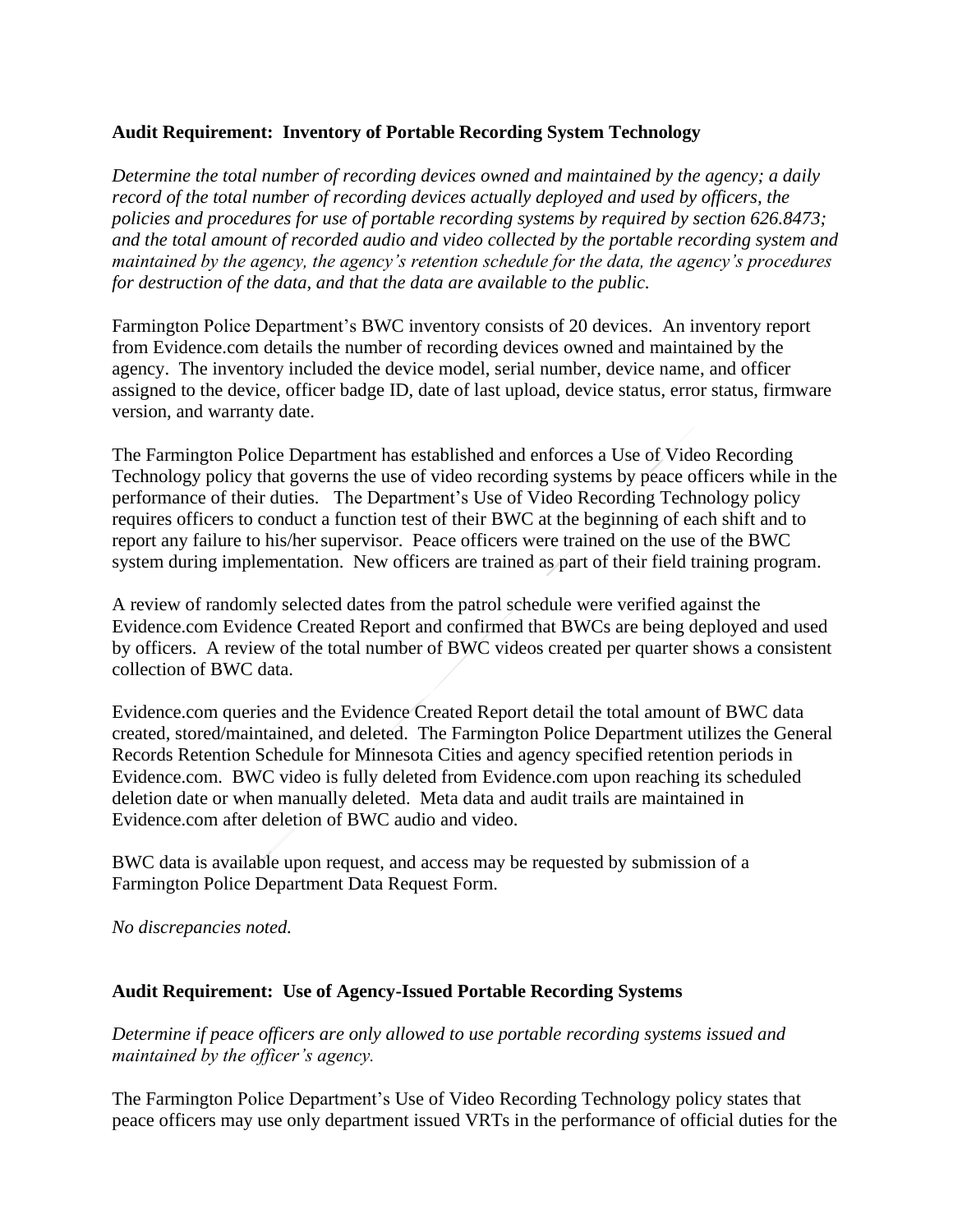agency or when otherwise performing authorized law enforcement services as an employee of the department.

*No discrepancies noted.*

## **Audit Requirement: Authorization to Access Data**

*Determine if the agency complies with sections 13.05, Subd. 5, and 13.055 in the operation of portable recording systems and in maintaining portable recording system data.*

Sergeants conduct random reviews of BWC data to assess whether use is in accordance with policy. Records Clerks monitor categorization.

User access to BWC data is managed by the assignment of roles and permissions in Evidence.com. Permissions are based on staff work assignments. Roles and Permissions are administered by the Deputy Chief, and permissions are based on staff work assignments. Access to Evidence.com is password protected and requires dual authentication.

The agency's BWC policy governs access to and sharing of data. Farmington Police Department personnel are prohibited from accessing or sharing BWC data except for legitimate law enforcement or data administration purposes. The BWC policy requires agency personnel to document their reason for accessing BWC data at the time of each access. User access to BWC data is captured in the audit trail.

The Farmington Police Department has had no security breaches, and the most recent BCA CJIS technology audit was completed March, 2019. When BWC data is deleted from Evidence.com, its contents cannot be determined.

*No discrepancies noted.*

# **Audit Requirement: Sharing Among Agencies**

*Determine if nonpublic BWC data is shared with other law enforcement agencies, government entities, or federal agencies.*

The Farmington Police Department's BWC policy allows for the sharing of data with other law enforcement agencies for legitimate law enforcement purposes only and for the sharing of data with prosecutors, courts and other criminal justice entities as provided by law. Law enforcement agencies requesting access submit a written request. Secure electronic sharing of data within Evidence.com is captured in the audit trail. Sharing of data is documented in the Evidence.com notes and audit trail.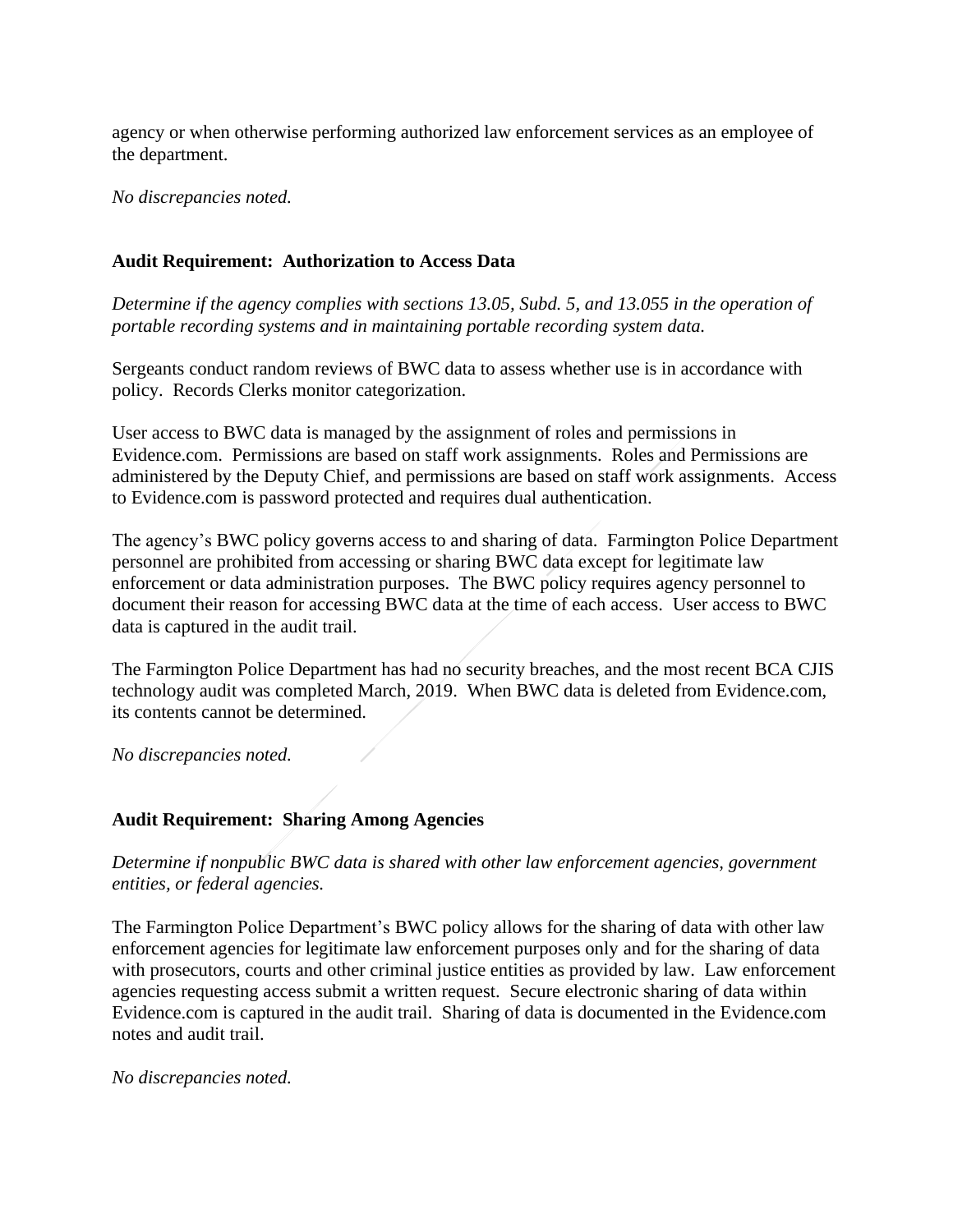## **Audit Requirement: Biennial Audit**

*Determine if the agency maintains records showing the date and time the portable recording system data were collected, the applicable classification of the data, how the data are used, and whether data are destroyed as required.* 

Evidence.com and the Evidence.com Evidence Created Report document the date and time portable recording system data were collected and deleted. All BWC data collected from the time period August 1, 2018, through October 31, 2020, is classified as private or non-public data. The Evidence.com notes, the Evidence.com audit trail, and the Evidence.com Sharing Report document how the data are used. The audit trail is maintained in Evidence.com after deletion of video. The Evidence.com audit trail documents each and every action taken from the creation of the recording to its deletion, as well as access to the audit trail after BWC has been deleted.

*No discrepancies noted.*

# **Audit Requirement: Portable Recording System Vendor**

*Determine if portable recording system data stored in the cloud, is stored in accordance with security requirements of the United States Federal Bureau of Investigation Criminal Justice Information Services Division Security Policy 5.4 or its successor version.*

An Axon CJIS Compliance White paper outlines the specific security policies and practices for Evidence.com and how they are compliant with the CJIS Security Policy. Axon has signed the CJIS Security Addendum in all states and has performed statewide CJIS-related vendor requirements in Minnesota. Axon has incorporated the CJIS Security Addendum by reference into the Axon Master Services and Purchase Agreement. Axon maintains signed CJIS Security Addendum certification pages for Axon personnel. Authorized Axon personnel are required to complete Level 4 CJIS Security Training upon assignment and biennially thereafter.

*No discrepancies noted.*

# **Audit Requirement: Public Comment**

*Determine if the law enforcement agency provided an opportunity for public comment before it purchased or implemented a portable recording system and if the governing body with jurisdiction over the budget of the law enforcement agency provided an opportunity for public comment at a regularly scheduled meeting.* 

The Farmington Police Department's BWC system was purchased and implemented prior to the requirement of Minn. Statute § 626.8473, Subd. 2.